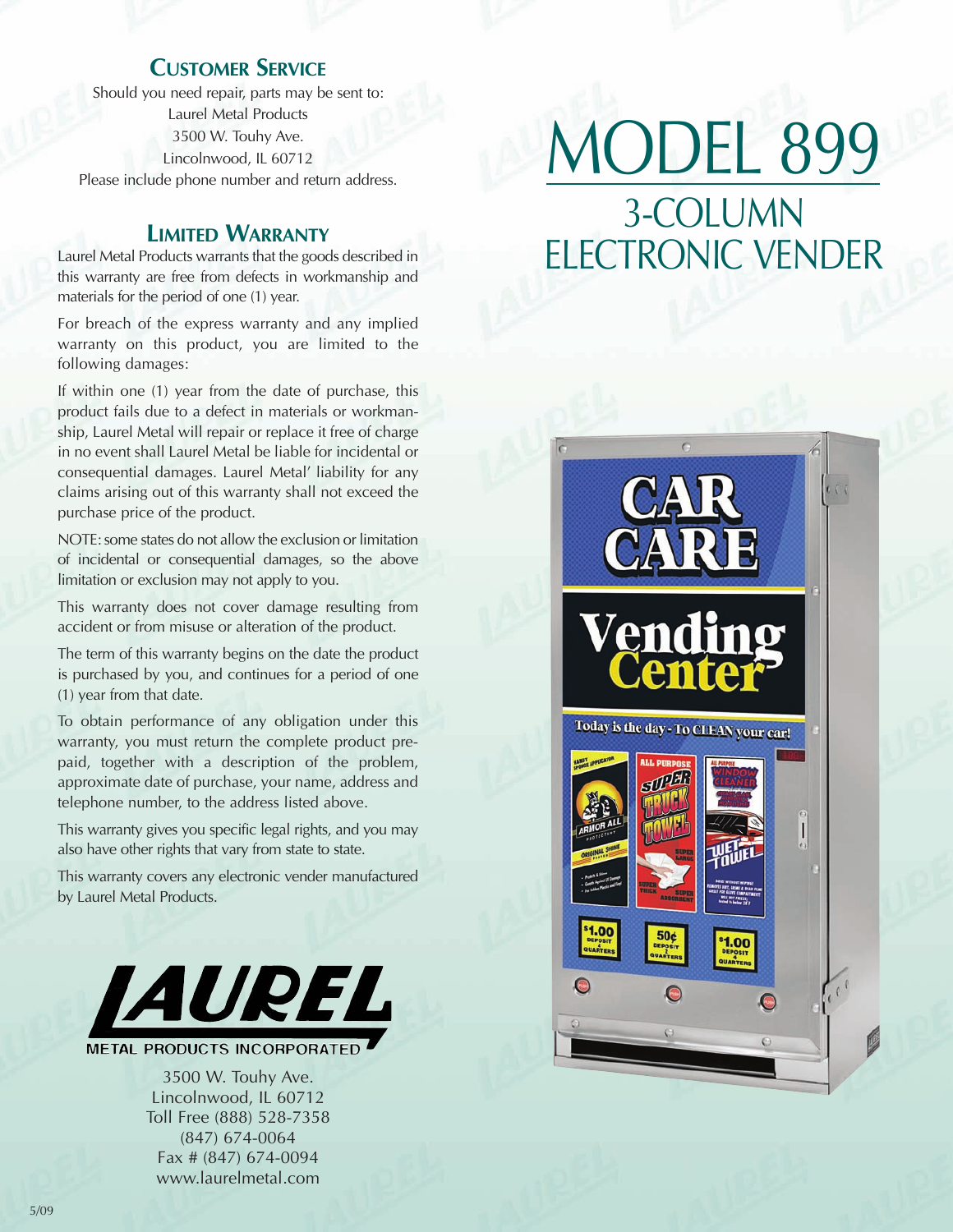### **ELECTRICAL HOOK-UP**

The 24 volt AC power connection for the machine is on the circuit board of the coin mechanism. The terminal block for incoming power is located on the lower left corner of the circuit board. You will have to lift up the cover/instruction sheet to locate this black terminal block, which requires a small slotted screwdriver for the 2 lugs. Leave at least 24" of wire inside the vender to simplify future coin mechanism programming.

#### **BE CERTAIN TO SUPPLY 24 VOLTS/AC**

#### **TRANSFORMER POWER REQUIREMENTS**

The minimum power required for each vender is 1/2 amp (500mA). To run multiple venders on a transformer first determine the total amperage required, taking into account future additions. To determine the amperage output of a 24 volt transformer that is given in VA, divide the VA output by 24. For example, a 100 VA transformer would provide 4.2 amps  $(100 \div 24)$  of 24 volts AC power. This would be ample power for 8 venders.

#### **INSTALLATION**

Packed inside the carton pad at the top of the vender:

- 1 Cabinet hangar bracket
- 1 Bag of fasteners for the security frame
- 1 Side bar mounts on right side of cabinet

Mount the hanger bracket securely on the wall and note that the top edge of this bracket will go inside the open area at the back of the cabinet. Two people should lift the vender to hang it on the bracket. Open the door and note the two 3/8" diameter mounting holes in the lower left and lower right sides of the cabinet. Remove the coin mechanism to expose the right side mounting holes. To remove the coin mechanism, first unplug the white ribbon cable from the red switch pad and then loosen the two mounting screws (you do not need to remove these screws) and lift the coin mechanism upward to detach. There are two wire harnesses to unplug from the back of the coin mechanism. Now select desired mounting holes and mark the holes, remove vender, drill and install appropriate anchors. Re-hang the vender and secure the lower fasteners.

#### **PRODUCT LOADING**

The shelves can be easily and quickly reset into the vend position (horizontal) by running a finger or thumb up the shelves from the bottom to the top. This 'fanning' will take only seconds to reset all shelves. When loading any column, if there is not enough product to fill all 24 shelves, then load from top down. This insures that the sold-out switch will activate when the last shelf (the top shelf) drops. If a customer chooses a selection that is empty, the display will flash  $\left|\frac{\text{SOLD}}{\text{A}}\right| \&$  and return the inserted coins.

## **TROUBLE SHOOTING**

**LED display out:** power loss, check for 24 volts (+ - 15%) at the terminal block of the Circuit Board. Power down for 5-10 seconds and power back up. If the display is still out then simultaneously press the **UP** & **DOWN** buttons on the Circuit Board to clear any error codes. If this fails the Circuit Board is in need of repair.

**LED display is not alternating:** this indicates a short in the Switch Pad or the Ribbon Cable. First, disconnect the Ribbon Cable from the Switch Pad and if the LED display returns to alternating, the problem is a short in the Switch Pad. If the display still is not alternating then unplug the Ribbon Cable from the Circuit Board to check if the short is in the Ribbon Cable. Call the factory for information on how to disable a shorted switch, which will get the machine back working, less the bad switch.

**Inserted coins rejected:** power loss, MA800 acceptor needs reprogramming, wrong type of coin inserted, acceptor not plugged into back of circuit board, change sample coin in Slugbuster. If a column is sold out or the exact amount was not inserted, then coins will be returned to the customer after a selection button is pressed.

**E...1** displayed: a vend motor for a column is not working properly. To reset and test, simultaneously press the **UP** & **DOWN** buttons on the Circuit Board. If this fails then remove the column from the machine and visually inspect the motor and wiring. The motor may be out of alignment or lubrication may be needed between the motor cam and the shelf flanges.

i esci i displayed: the coin cup motor is not working properly. Remove the Coin Mechanism to visually inspect the motor for coin jams, etc. The coin cup can be manually rotated to test its operation. To reset and test, simultaneously press the **UP** & **DOWN** buttons on the Circuit Board until CLR appears on the display. Powering down & up will reset the coin cup in the upright position.

#### **ERROR MESSAGES**

• **E...1** There is a problem with the vend motor assembly of a column and this column will not function. If this selection button is pressed after coins have been inserted, the coins will be returned to the delivery tray. The other columns will not be affected.

• **ESC** There is a problem with the coin-cup motor (the escrow cup) and the machine will return any inserted coins until the problem is resolved.

To clear any error messages, either press the **UP** & **DOWN** buttons simultaneously and wait for to appear on the display or power down the machine for 10 seconds and power back up. Refer to the trouble shooting section to correct the problem.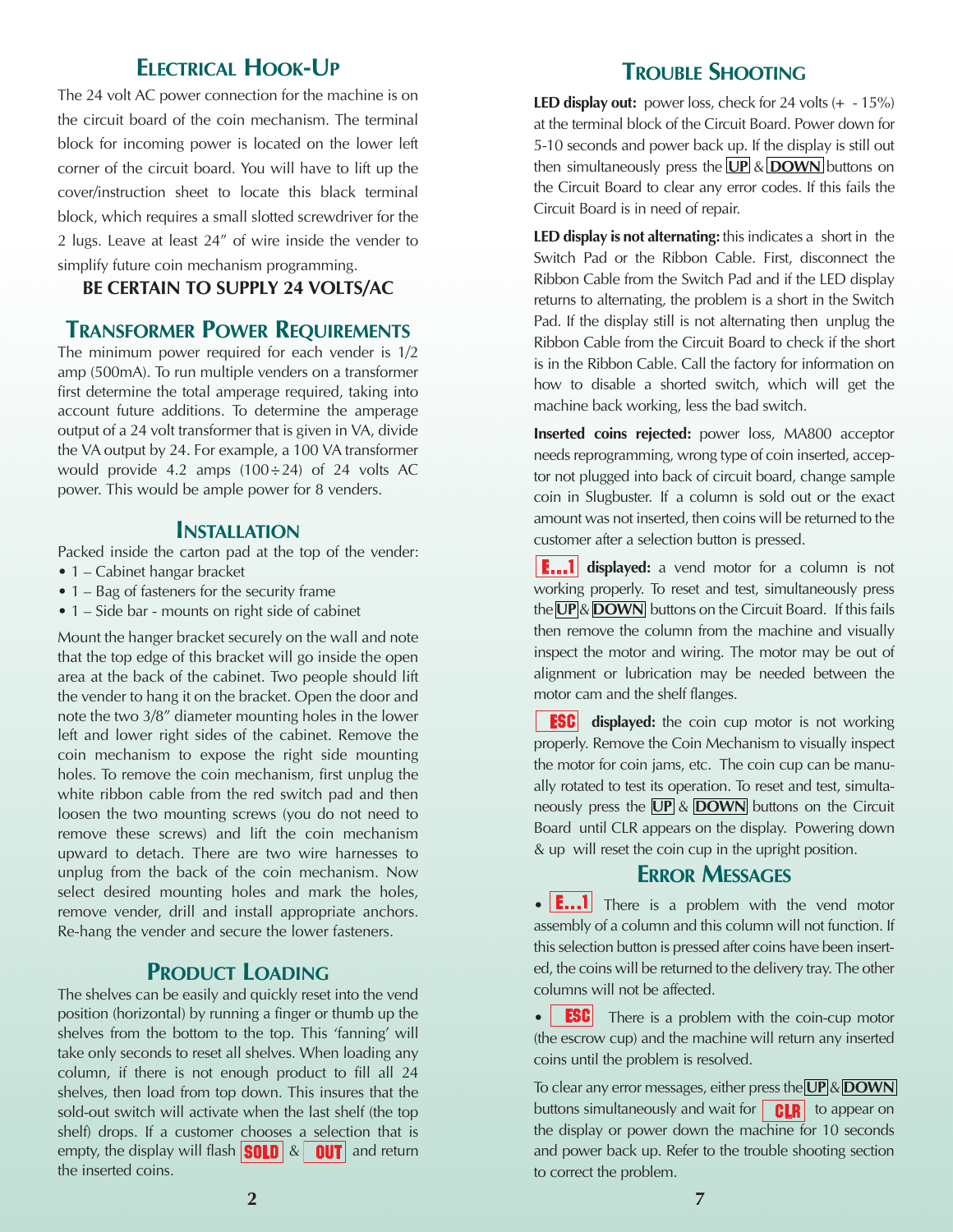### **COLUMN PRICING**

To change a vend price for any column, the circuit board must be in the price change mode. To access the price change mode: press **MODE** button twice, the display will show  $\sqrt{PRG}$ , now press the selection button on the switch pad of the desired column to change. The current price will be displayed and now press the **UP** or **DOWN** buttons on the circuit board to change. Wait 20 seconds for the display to return to the 'run' mode or press the **MODE** button one more time to cycle back to the run mode. The new price will be set either way.

## **VEND COUNTER**

Unit vend sales for each column are tracked with the vend counter. The counter is non-resetting and will roll over after 9999 vends. To access the counter: press the **MODE** button once, the display will show **CNT** now press the selection button on the switch pad of any column and the count will be displayed for that column. Press any selection button, in any order, and the count will be displayed for that column. Wait 20 seconds for the display to return to the 'run' mode or press the **MODE** button two more times to cycle back to the 'run' mode.

### **VEND OPERATION**

Exact change is required for a vend to initiate, this machine does not make change. When a selection button is pressed and the credits do not match the vend price of that selection, inserted coins will be returned and the display will show the vend price for that selection. Inserted coins first pass through the coin acceptor, are credited, and then held in a coin cup. Not until the product has vended does the coin cup deposit the coins in the coin box. If there is a failure of the drop shelf motor, the inserted coins will be returned to the delivery tray. There will be 1 audible beep for credited coins and 4 beeps for a vend cycle. If a column is empty and the selection button is pressed, the deposited money will be returned and the display will show  $\boxed{\textbf{SOLD}}$  &  $\boxed{\textbf{OUT}}$ .

Any time a selection button is pressed, with or without credits, the display will show the vend price or sold out if the column is empty. You can check the sold out status by pressing the selection buttons at any time.

## **COIN ACCEPTORS**

#### **SLUGBUSTER – SINGLE COIN**



This acceptor sends 1 credit pulse to the LED display for every coin or token entered. The factory setting is \$0.25 for every credit. This can be changed if quarters are not accepted. For

instance, if a token with \$0.50 value is only to be accepted, then the base coin credit value (the 'A' value) must be changed to 0.50. To change this value, press and hold the **MODE** button until the LED display reads **A.25**. Now use the **UP** or **DOWN** buttons to change. Press the **MODE** button to return to the run mode.

If dollar coins are only to be accepted, then follow the same steps and change the 'A' value to 1.00. **Remember to insert a sample coin into the coil of the Slugbuster.**

#### **MA-800 – MULTI-COIN**



This acceptor will take up to 6 different coins, or tokens, and the value of any coin can be programmed in. Quarters are pre-programmed in switch #6 and dollar coins in #5. Refer to

the enclosed MA-800 instruction manual for programming instructions if tokens or any other coins are to be accepted.

When programming in any new coins, it is recommended to remove the acceptor from the coin mechanism frame and drop the 6 sample coins in by hand. Optimal programming will be obtained by dropping the coins in the acceptor by hand rather than by running the sample coins down the metal coin chute.

To remove the MA-800 acceptor from the coin mechanism frame, loosen the 2 mounting screws on the front face of the coin mechanism, unplug the white ribbon cable, then lift up the coin mechanism to detach it. Remove the 1 screw holding the MA800 in place and pull it out to begin the programming. **Do not unplug the MA-800 from the circuit board when programming, as it needs power to operate.**



**MICROCOIN QL – MULTI-COIN**

This acceptor will take up to 12 different coins, or tokens, and the value of any coin can be programmed in. Quarters are preprogrammed in switch #10 and dollar coins

are in #11. Refer to the enclosed QL instruction manual for programming instructions if tokens or any other coins are to be accepted. **Do not unplug the QL from the circuit board when programming, as it needs power to operate.**